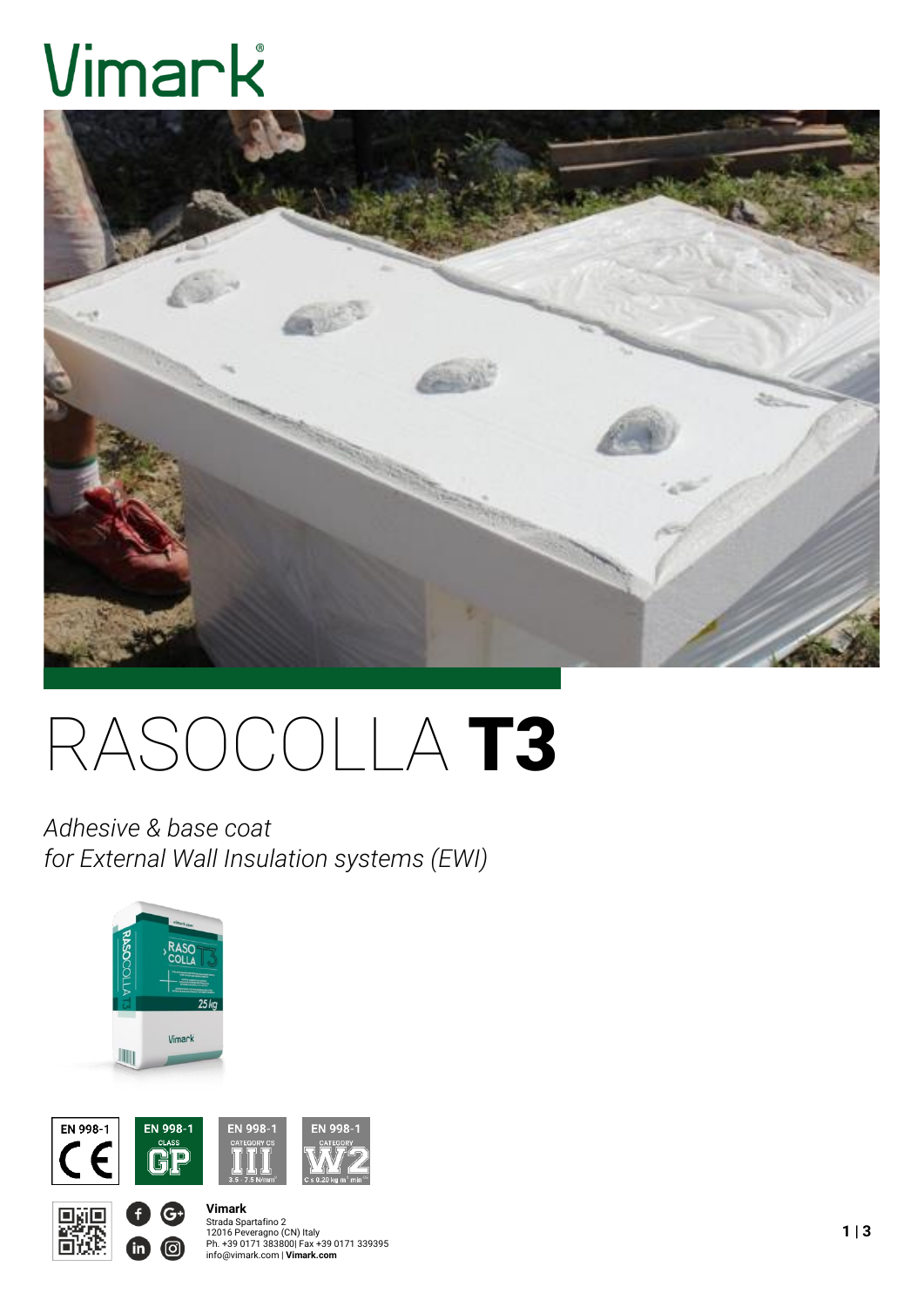

## RASOCOLLA **T3**



Edition: June 2021 © Vimark

**DESCRIPTION RASOCOLLA T3** is a professional universal adhesive and base coat for the external insulation system *COVER*.therm by Vimark. **RASOCOLLA T3** is designed for both hand application and mechanical projection by diesel and electric machines.

## **SUBSTRATE** PREPARATION / PRE-TREATMENT

COMPOSITION **RASOCOLLA T3** consists of special hydraulic binders, selected aggregates and specific additives to improve application, adherence to substrates and product flexibility.

> **RASOCOLLA T3** can be used as an adhesive or base coat for external insulation systems or as coating to even out many wall types and/or poorly absorbent substrates such as concrete, ceramic and glass mosaic, thick plastic cladding, mineral claddings, natural stone, marble, painted renders/plasters, polystyrene, polyurethane, wood (plywood), crazed cement-sand renders/plasters etc.

> The product is not suitable for gypsum plaster or organic coatings that are inconsistent, degraded or peeling, on walls treated with a water-resistant siloxane protection or grease, substrates treated with wax or release agents or surfaces subject to rising damp.

> The substrates must be sound, stable, free from dust and unstable parts. The surfaces must be dry and free of or properly protected from rising damp.

## MIXING AND APPLICATION

If the substrate is coplanar, apply **RASOCOLLA T3** over the surface using a dented trowel. If the substrate is not coplanar, but has irregularities ranging from between 10 to 15 mm, apply **RASOCOLLA T3** to the edges of the panel and to central points, ensuring a minimum surface coverage for adhesion equal to 40% of the size of the panel. After applying the adhesive, make sure that the product does not go over the sides of the panel when applying to prevent heat bridges and ensure a correct combination of the insulating materials.

Mix a 25 kg bag of **RASOCOLLA T3** with approx. 6.5-7 litres of clean water and mix with an electric drill at low speed until smooth and free of lumps. Leave to rest for about 2-3 minutes and remix briefly before use. The mixed product can be used for about 2 hours. Do not add water or stir the mixture again to use it beyond this period.

Position the insulating panels, occasionally check the correct flatness of the surface with a screed bar. Any open gaps between the panels can be filled by applying strips of insulating product or for cracks less than 5 mm, by injecting suitable polyurethane foam filling. After placing the insulation panels and ensuring that **RASOCOLLA T3** is dry, proceed with the drilling stage to improve substrate adhesion and stability using insulation screws from the range **COVER.FIX**. Apply corner profiles with mesh from the range *COVER.therm* by Vimark.

Once the panels are fixed and the edges protected, apply the insulating reinforced coating system by applying **RASOCOLLA T3**. Apply the product to cover the panels entirely with a metal trowel in a constant thickness never less than 3 mm (see the table below). Insert within the base coat layer from top to bottom the fiberglass alkali-resistant reinforcement mesh **ARMANET 4x4** making sure to overlay each strip by approx. 10 cm. The mesh is to be placed in the middle or outer third of the base-coat (see table)

When the base coat is set, apply a second coat to even out the surface. The prepared surfaces are then suitable for treating with finishing products from the range *COVER.therm* by Vimark.

| <b>PANEL SYSTEM</b> | <b>MINIMUM THICKNESS</b> | <b>MESH POSITION</b> |
|---------------------|--------------------------|----------------------|
| EPS                 | 3 mm                     | middle               |
| EPS-MW              | $5 \text{ mm}$           | outer third          |
| MW                  | 8 mm                     | outer third          |

## TOOL CLEANING Clean all equipment and tools with water immediately after use. The hardened material can only be removed by physical

YIELD / **CONSUMPTION** 

EXPIRATION / **CONSERVATION** 

Adhesive: 3-6 kg per m<sup>2</sup>.

*Base coat:* 4-4.5 kg per m<sup>2</sup> per 3 mm of thickness.

COLOR White.

scraping.

**PACKAGING** 25 kg bags on disposable pallets of 1575 kg (63 bags) protected by plastic stretch wrap.

12 months from the date of production. Keep the product in its original packaging, intact and protected from moisture and frost.

WARNINGS **Do not apply in temperature below + 5°C** or above + 35°C. Do not apply to dusty, uneven or inconsistent substrates. Do not apply to surfaces that are frozen, thawing or if freezing temperatures are expected within 24 hours. Do not apply adhesive thickness of more than 10mm. Protect the applied product from rapid drying due to strong wind and direct sunlight or rain.



**Vimark**